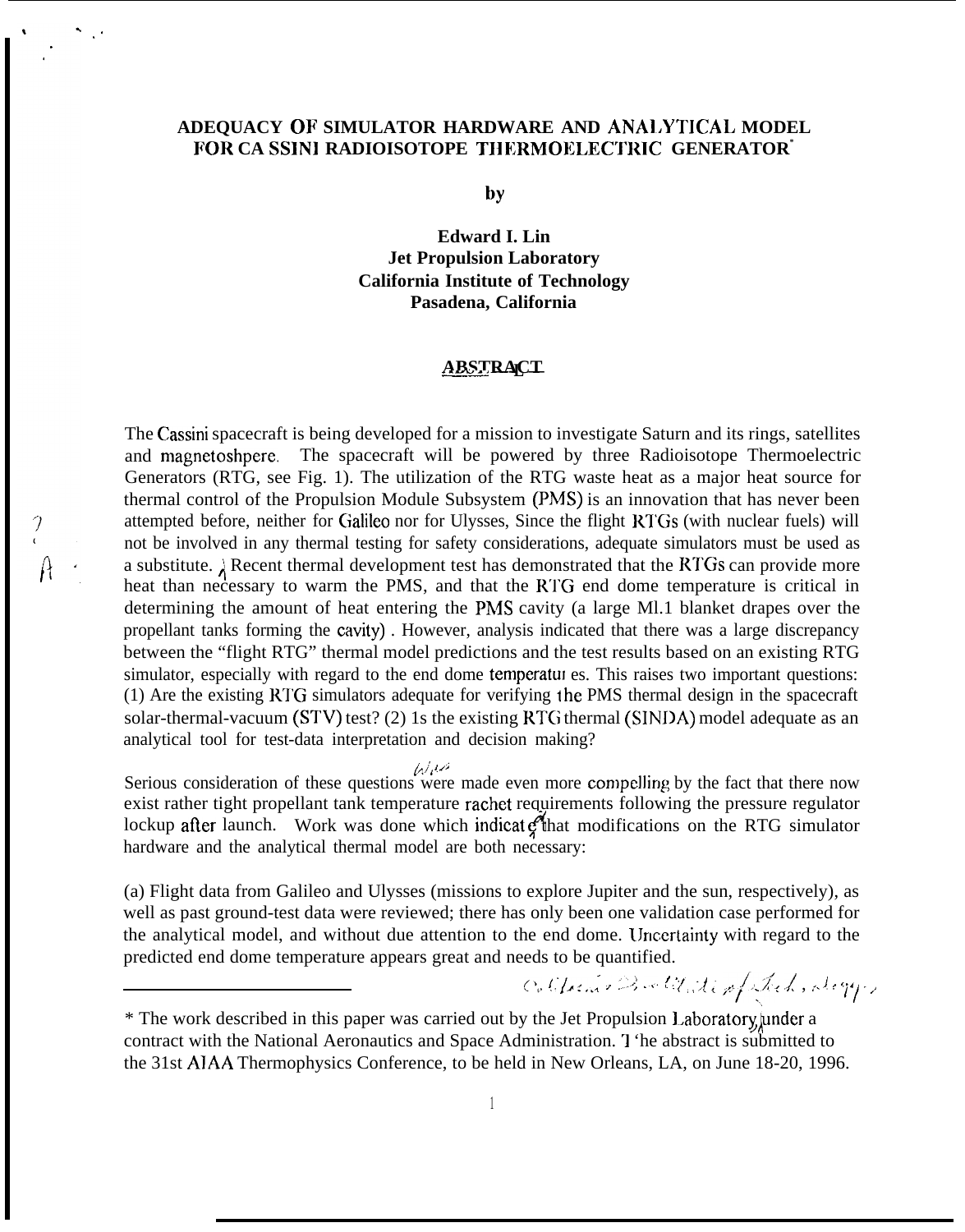(b) The RTG simulator shell is more than four times thicker than the flight unit, and the simulator interior is hollow whereas the flight unit is filled with heat source modules. Therefore, the existing simulator appears to afford a rather poor representation of both the conduction and radiation paths between the shell and the end dome.

(c) Solution approaches identified include an independent validation of the analytical model with past test data, appropriate modifications to the simulator hardware, test verification of the modifications, and a sensitivity analysis of the PMS temperature rachet scenario considering a suitably-determined end dome temperature uncertainty band.

### **Validation of the Flight &I'G Analytical Thecmal Mod@**

. .'

The analytical thermal model for the flight RTG, developed by a contractor, has been relied upon as the sole guide with its analytical predictions for judging the RTG thermal behavior. The model was correlated once in 1988 by the cent ractor with the only set of vacuum test data available from the Engineering Unit. However, as a close scrutiny reveals, the previously correlated model (due to focus on power performance) under-predicts the end dome temperature by 10°C, over-predicts the flange temperature by  $9^{\circ}C$ , and over-predicts the mid-shell temperature by 14 $^{\circ}C$ , as compared with test data. The model was found deficient in two important areas, i.e., the underestimate of radiative coupling between the end dome and the heat source support assembly, and the absence of radiative coupling between the dome/shell flanges and space. Each deficiency, when corrected, led to a substantial temperature change, Other modifications, less significant in comparison, were also made. The final validated model brings the end dome and flange temperature predictions to within 2°C of the test data, and results in a doubling of the radiative heat transfer from the RTG heat source support assemblies to the end domes.

More significantly, when the RTG is coupled to the interface ring, the support box and the spacecraft central body, the combined model predicts an inboard end dome temperature of 194°C afier the validation, as opposed to 169°C before. This 25°C increase in the end dome temperature has a. considerable impact on the amount of RTG heat entering the PMS cavity. Since no flight data are available now for the end dome temperature, effort is being made to acquire in-vacuum measurement during the upcoming qualification tests for the fueled flight units F5 and F2. These measurements will help to narrow down the end dome temperature uncertainty.

### **Modification of the RTG Simulator Hardware**

The existing simulator was constructed to serve as both a thermal and structural mockup, hence containing expedient compromises. With the validated thermal model providing analytical guidance, the RTG simulator analytical model is examined, modified as necessary, and exercised to help determine the hardware modifications that are required to make the simulator better represent the RTG flight unit during the STV test. The poor representation of the conduction and radiation paths between the shell and end dome mentioned above will be specifically improved upon during hardware modification. The simulators have been constructed with 16 strip heaters held down with stainless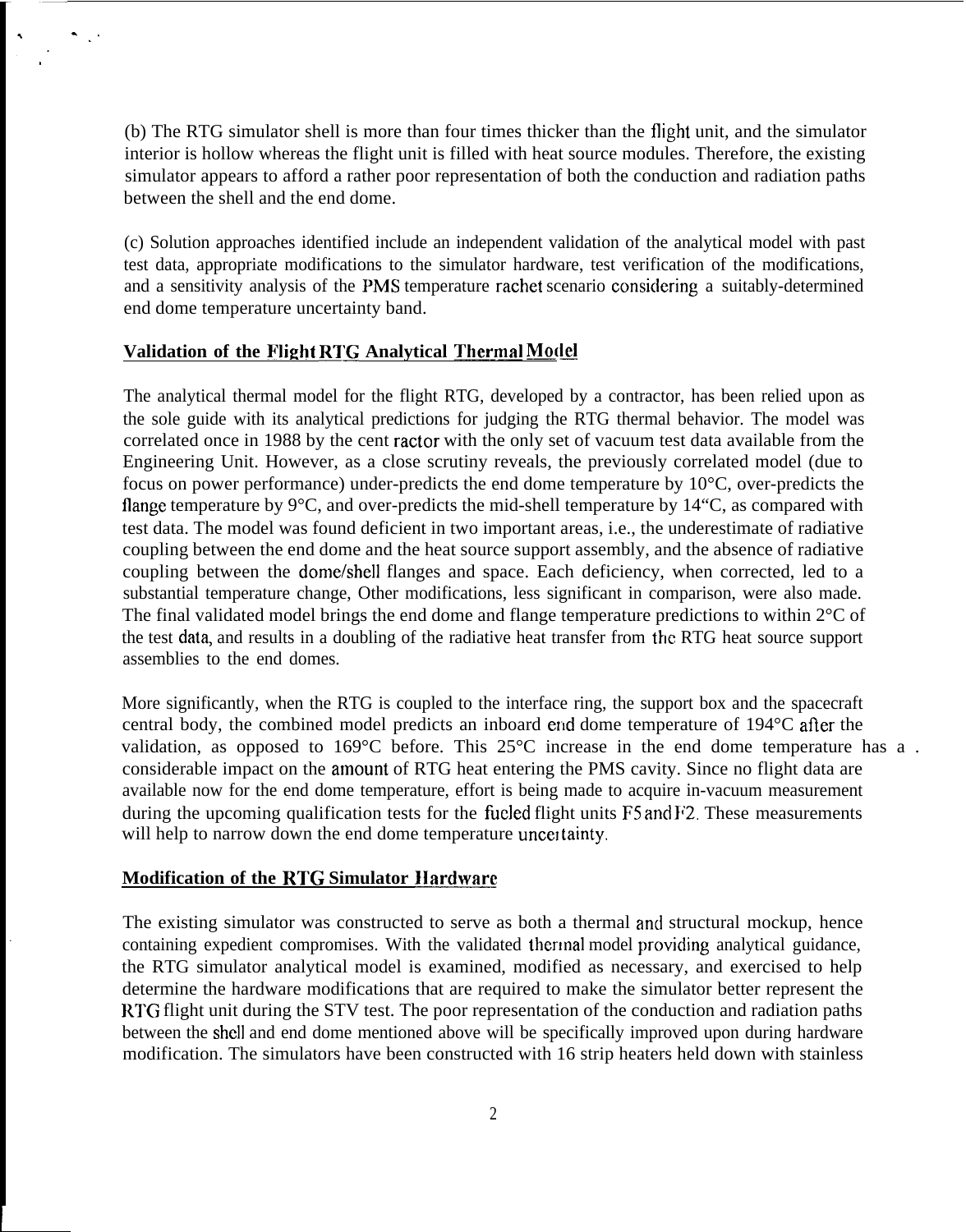steel straps, and the contact conductances between the shell and the heaters, and between the heaters and the straps, are a major empirical unknown, Analytical pr ediction and test data correlation iterates are relied upon to arrive at appropriate conductance values, Pragmatic solutions may involve varied emissivity patterns on the interior of the end domes, or other hardware implements, with quantification of the uncertainty band for the end dome temperature for use in the PMS design sensitivity analysis, This is an on-going effort and the resulting modifications to the simulators will be verified by a thermal vacuum test.

### **Verification Test for the Modified RTG Simulator**

The planned test is intended to: (a) Verify the adequacy of the modified RTG simulator for use in the STV test. (b) Obtain data on end dome temperatut e uncertainty that will permit a prudent analysis of the PMS thermal control design particularly with regard to meeting the propellant tank temperature rachet requirements following the pressure regulator lockup.

This paper will report on the analytical model validation; the end dome temperature data from thermal-vacuum qualification test of the flight RTG unit F5, and other pertinent RTG flight data; the simulator hardware modifications; and the thermal vacuum verification test results for the modified simulator.

Several figures are attached to illustrate the scope and progress of this work. Fig. 1 shows the Cassini spacecraft and the RTGs. Fig. 2 provides a schematic of key R1'G elements, revealing the complexity of the RTGs. Fig, 3 illustrates how the RTG heat is radiated and conducted into the PMS cavity. Fig. 4 presents the RTG thermal model node map, Figs,  $5-13$  present results of the analytical model validation runs (will be condensed for the paper), And Fig, 14 summarizes the good agreement obtained between the validated model predictions and past test data. Figures pertaining to the upcoming tests will also be included in the paper.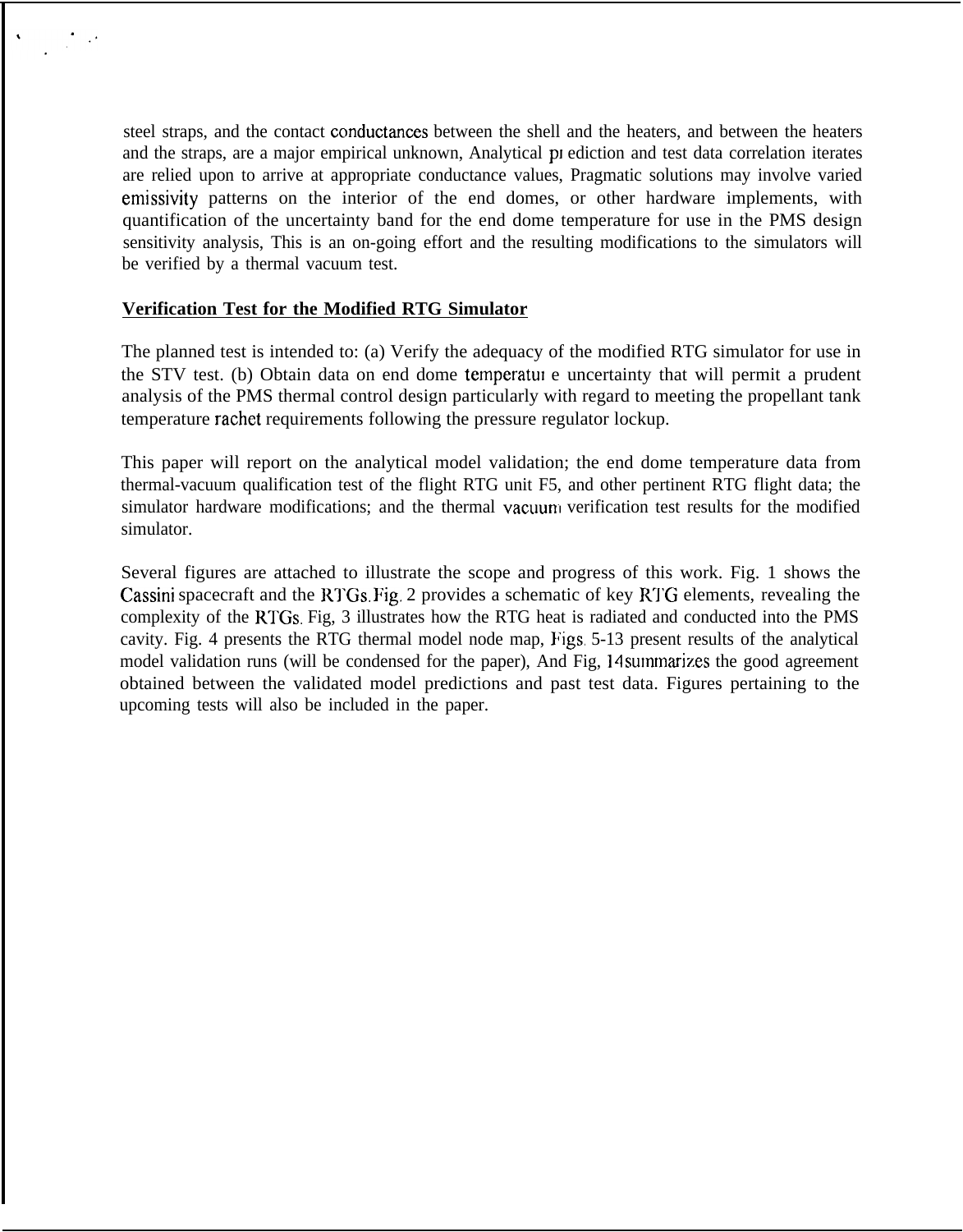

 $\bullet$ 

Fig. The Cassini Spacecraft and the RTGs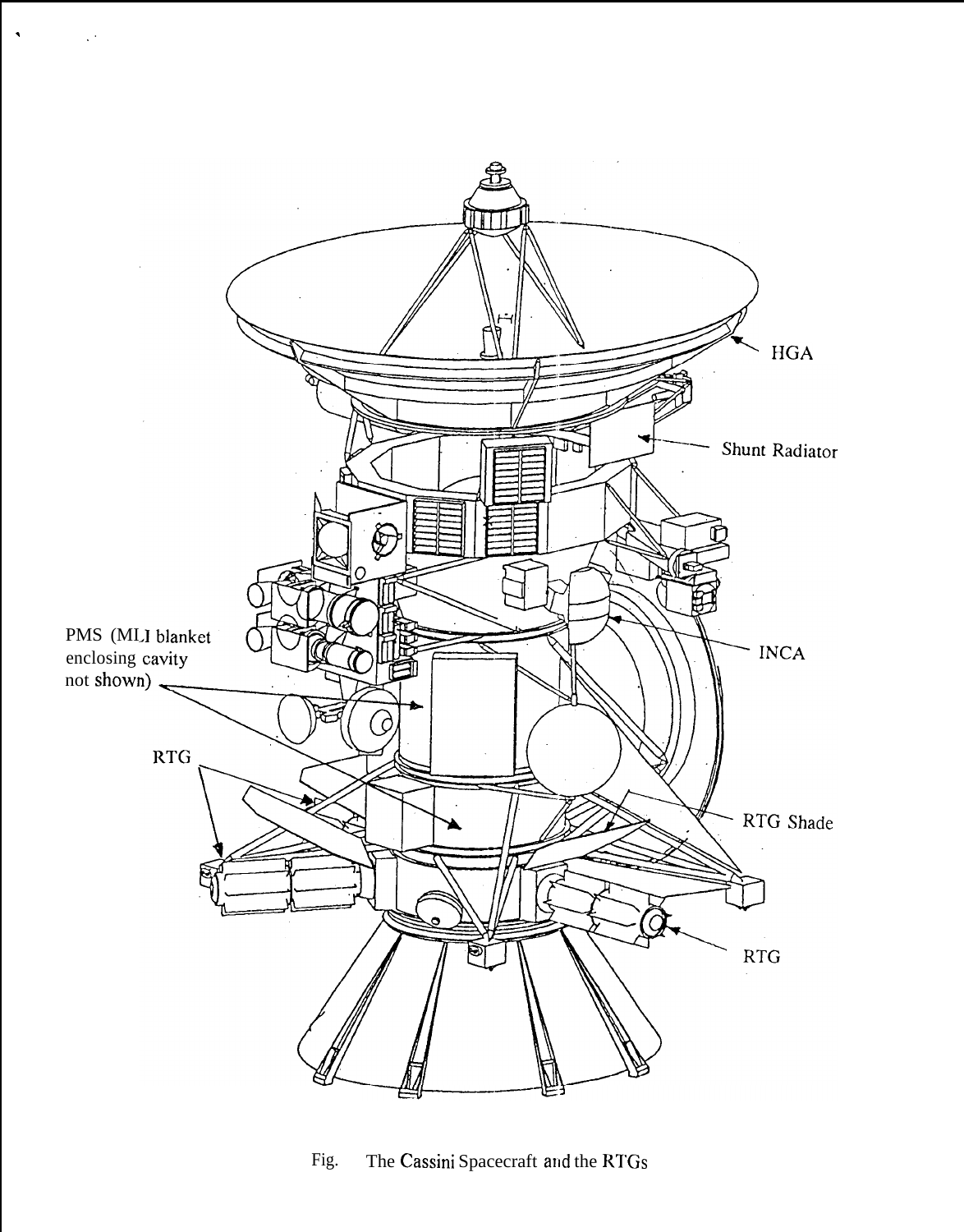

 $\cdot$ 

Fig, 2 Schematic of RTG Elements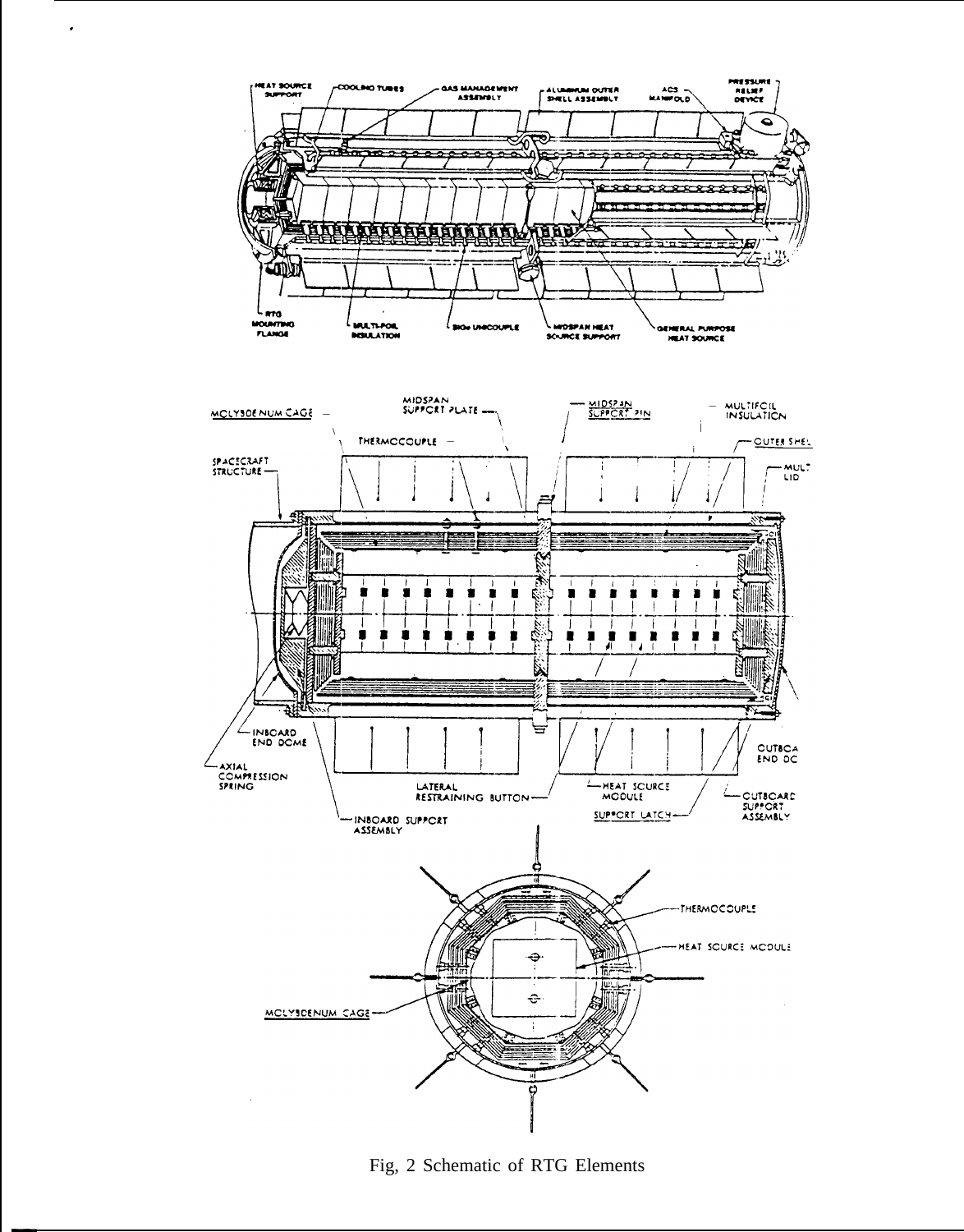# **Tacif**

# **RTG Waste Heat Concept**



Fig. 3 Heat Radiated and Conducted From the RTG into the PMS Cavity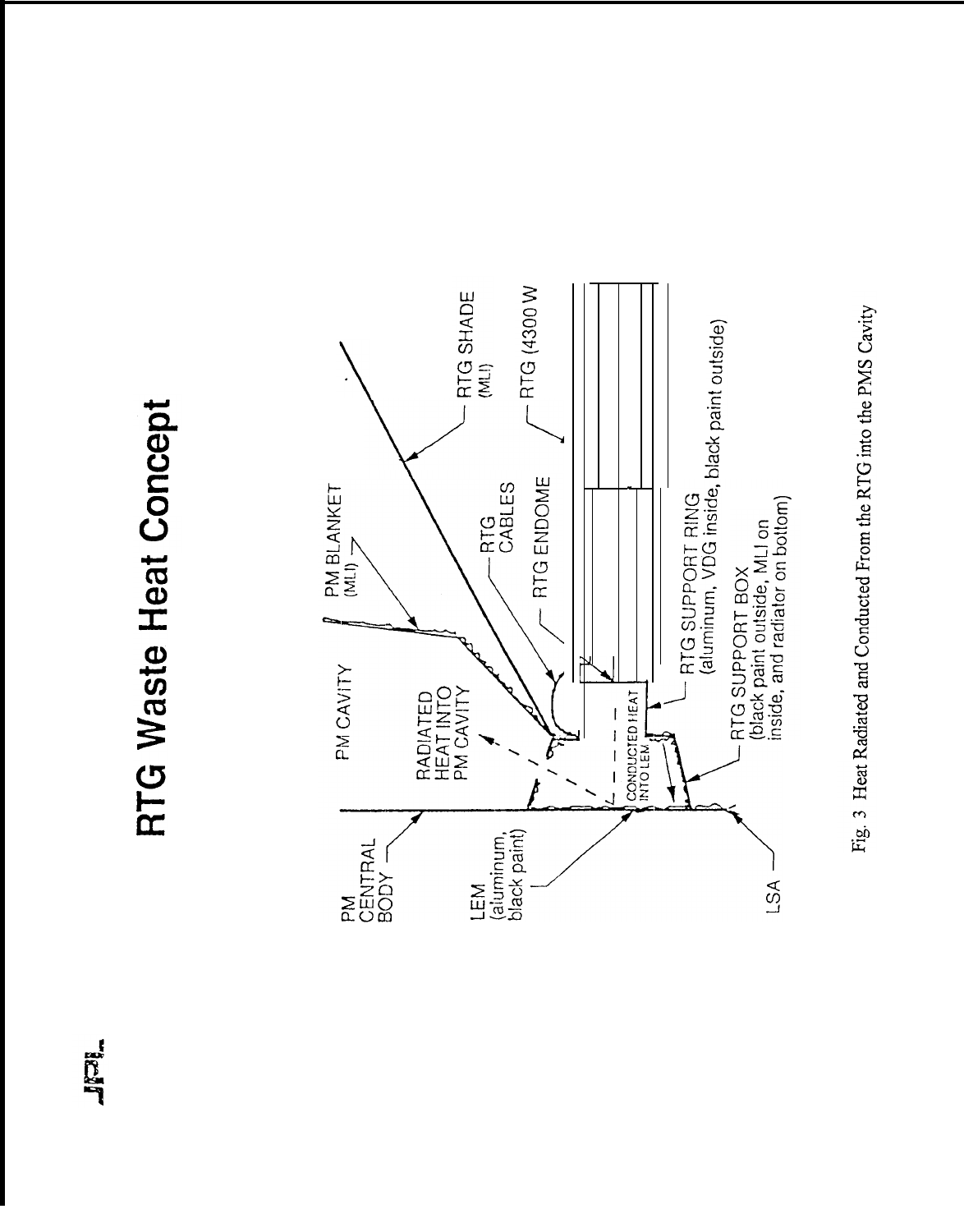

Figuret - RTG Thermal Model Node Map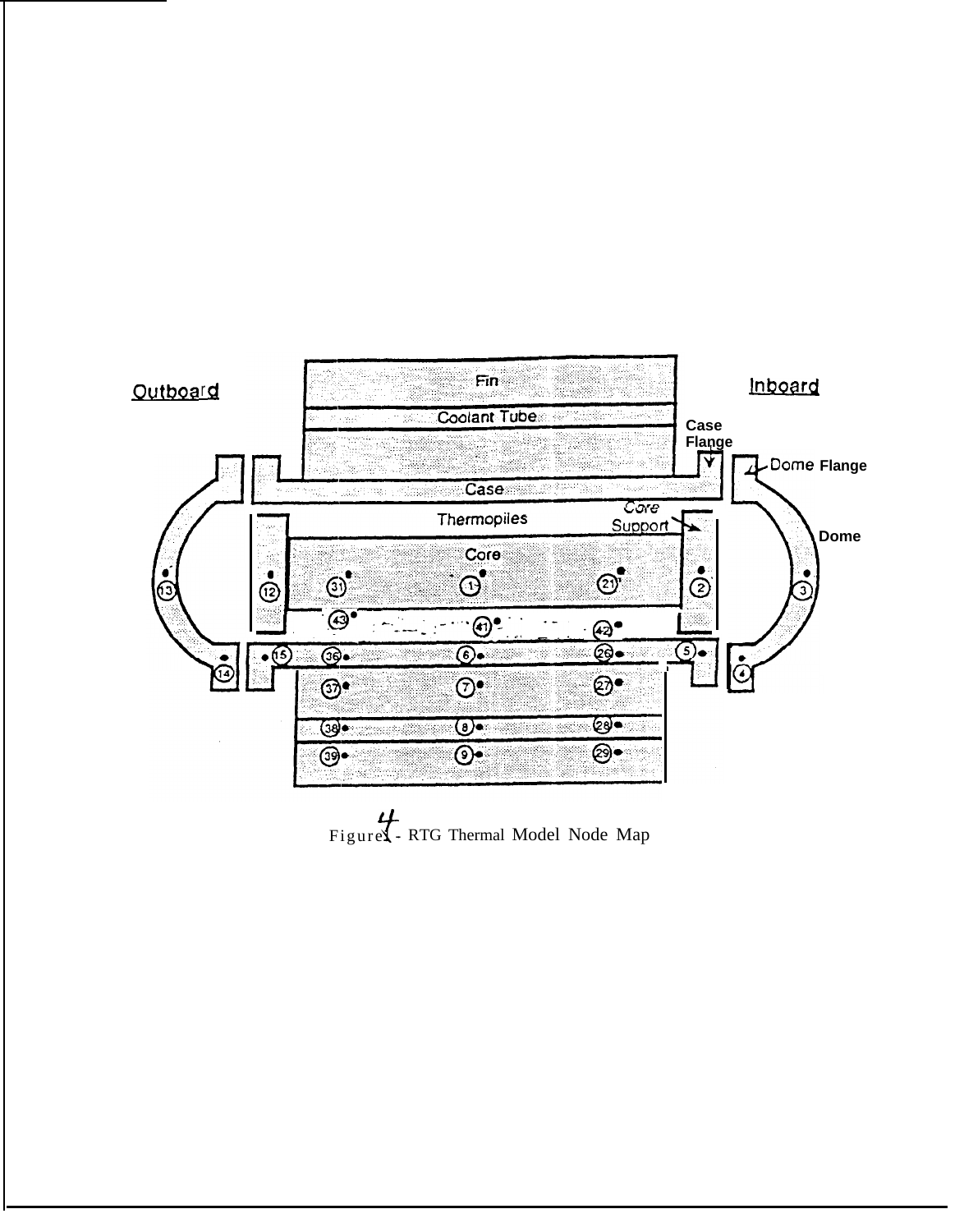*g-/3* **NOTE: The temperatures presented in Figs. 8546 are in 'C and correspond to nodes as defined in** the thermal model node map (R?.>]  $\overline{y}$ 

| <b>OUTBOARD</b> |         |                                      |                                      |                                      |        | I NBOARD |
|-----------------|---------|--------------------------------------|--------------------------------------|--------------------------------------|--------|----------|
| 205.47          | 732.17  | 999.96<br>616.86                     | 1076.68<br>673.95                    | 1004.45<br>619.03                    | 774.35 | 204.50   |
| 217.42          | 220, 80 | 233.73<br>218.61<br>210.91<br>180.05 | 271.22<br>251.33<br>241.39<br>201.66 | 233.60<br>218.48<br>210.79<br>179.97 | 218.51 | 215.42   |

Fig. & Results of Run # 1: Duplicating the "Baseline Predictions" s-

| CUTBOARD         |                  |                                           |                                       |                                       |                  | NBOARD           |
|------------------|------------------|-------------------------------------------|---------------------------------------|---------------------------------------|------------------|------------------|
| 190.21<br>197.57 | 743.59<br>201.75 | $\%$ ' 5.36<br>612.01<br>228.66<br>214.16 | 1075.60<br>673.20<br>270.81<br>250.96 | 1000.00<br>614.29<br>228.58<br>214.09 | 766.73<br>199.73 | 189.45<br>195.85 |
|                  |                  | 206.77<br>177.09                          | 241.03<br>201.38                      | 206.70<br>177.04                      |                  |                  |

Fig. S. Results of Run # 2: Adding Flange-to-Space Radiative Coupling 6

| <b>OUTBOARD</b> |        |                                      |                                      |                                      |         | <b>INBOARD</b> |
|-----------------|--------|--------------------------------------|--------------------------------------|--------------------------------------|---------|----------------|
| 164.79          | 975.17 | 1046.87<br>638.81                    | 1085.70<br>679.03                    | 1056.67<br>643.69                    | 1022.92 | 161.89         |
| 183.56          | 190.67 | 230.76<br>216.02<br>208.50<br>178.36 | 272.35<br>252.31<br>242.29<br>202.28 | 230.71<br>215.97<br>208.46<br>178.33 | 186.85  | 180.00         |

Fig. IQ Results of Run #3: Deleting Lumped Conductance Between End Domes and Heat Source Support Assemblies

*7*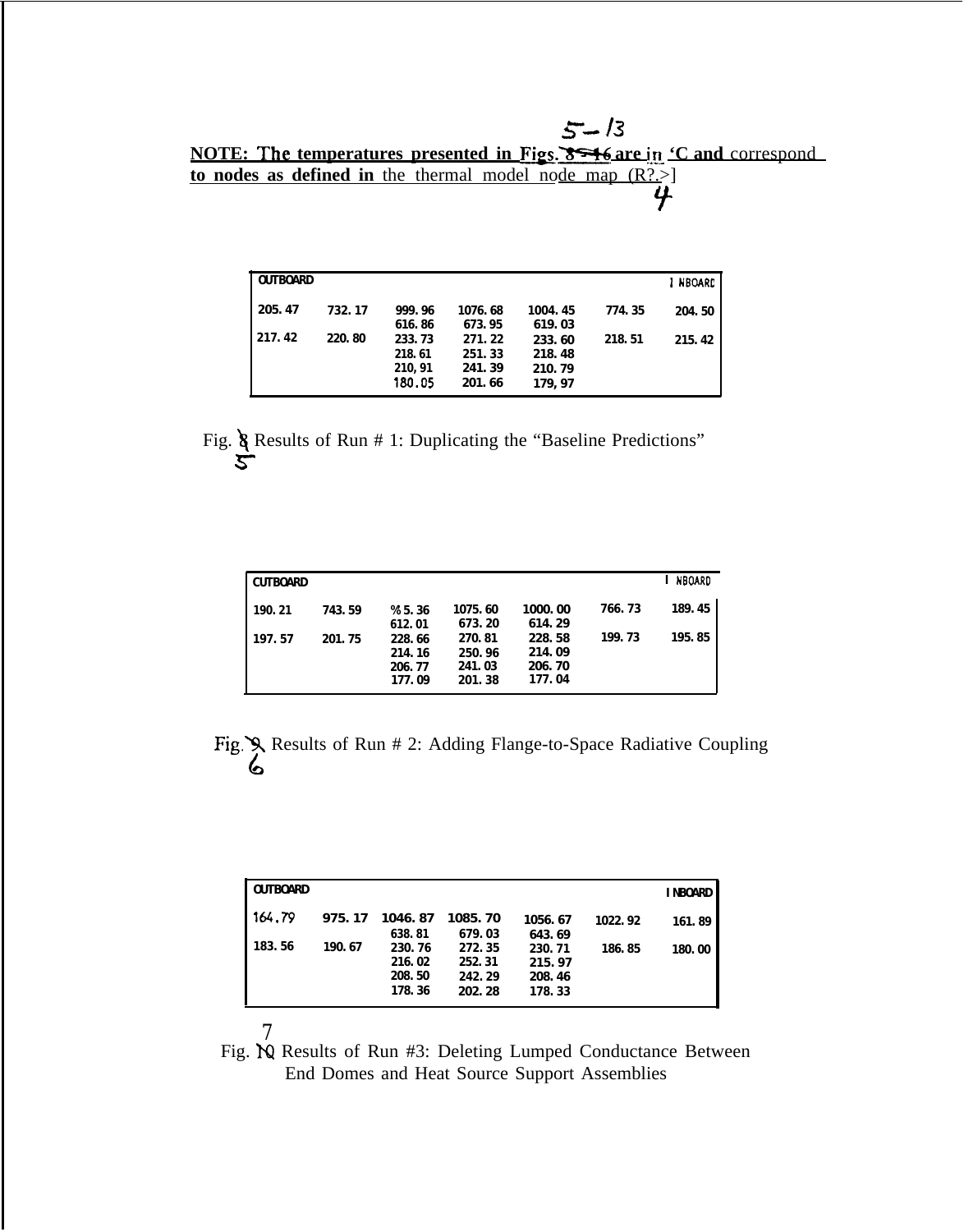| <b>OUTBOARD</b> |        |                                      |                                      |                                      |         | <b>INBOARD</b> |
|-----------------|--------|--------------------------------------|--------------------------------------|--------------------------------------|---------|----------------|
| 7.79            | 974.64 | 1046.46<br>638.35                    | 1085.61<br>678.96                    | 1056.31<br>643.26                    | 1022.50 | 164.79         |
| 7.25            | 188.72 | 230.24<br>215.56<br>208.08<br>178.05 | 272.32<br>252.28<br>242.26<br>202.25 | 230.22<br>215.54<br>208.06<br>178.04 | 184.97  | 183.56         |

Fig. X Results of Run #4: Increasing Contact Conductance Between the Shell Flange and Dome Flange

| OUT BOARD |        |                                      |                                      |                                       |        | <b>INBOARD</b> |
|-----------|--------|--------------------------------------|--------------------------------------|---------------------------------------|--------|----------------|
| 216.49    | 488.40 | 938.19<br>582.02                     | 1064.52<br>666.79                    | 938.99<br>582.39                      | 492.42 | 216.81         |
| 212.01    | 212.24 | 225.85<br>211.68<br>204.45<br>175.40 | 269.06<br>249.42<br>239.60<br>200.35 | 225.79<br>211.63<br>204.40<br>17S. 36 | 211.67 | 211.49         |

Fig.  $\bigotimes$  Results of Run #5: Adding Radiative Coupling Between End Domes and Heat Source Support Assemblies

| <b>CUTBOARD</b> |        |                                      |                                      |                                      |        | 1 NBOARD |
|-----------------|--------|--------------------------------------|--------------------------------------|--------------------------------------|--------|----------|
| 211.68          | 471.24 | 950.35<br>588.36                     | 1066.80<br>668.11                    | 951.07<br>588.68                     | 475.38 | 212.02   |
| 209.31          | 209.65 | 226.36<br>212.14<br>204.87<br>175.71 | 269.42<br>249.74<br>239.90<br>200.56 | 226.30<br>212.08<br>204.82<br>175.67 | 209.14 | 208.85   |

## $10$

Fig. 13. Results of Run #6: Reducing Conductance Between Nodes 2 and 21, and Nodes 12 and 31

| <b>OUTBOARD</b> |        |                                      |                                      |                                      |        | NBOARO |
|-----------------|--------|--------------------------------------|--------------------------------------|--------------------------------------|--------|--------|
| 210.80          | 470.22 | 947.05<br>585.99                     | 1058.60<br>659.44                    | 947.75<br>586.30                     | 474.36 | 211.08 |
| 208.33          | 208.65 | 224.94<br>210.79<br>203.57<br>174.60 | 260.27<br>241.76<br>232.47<br>195.29 | 224.86<br>210.71<br>203.50<br>174.55 | 208.07 | 207.79 |

Fig. M Results of Run #7: Including Radiative Coupling Between the" Mid-ring and Space

 $\mathcal{N}$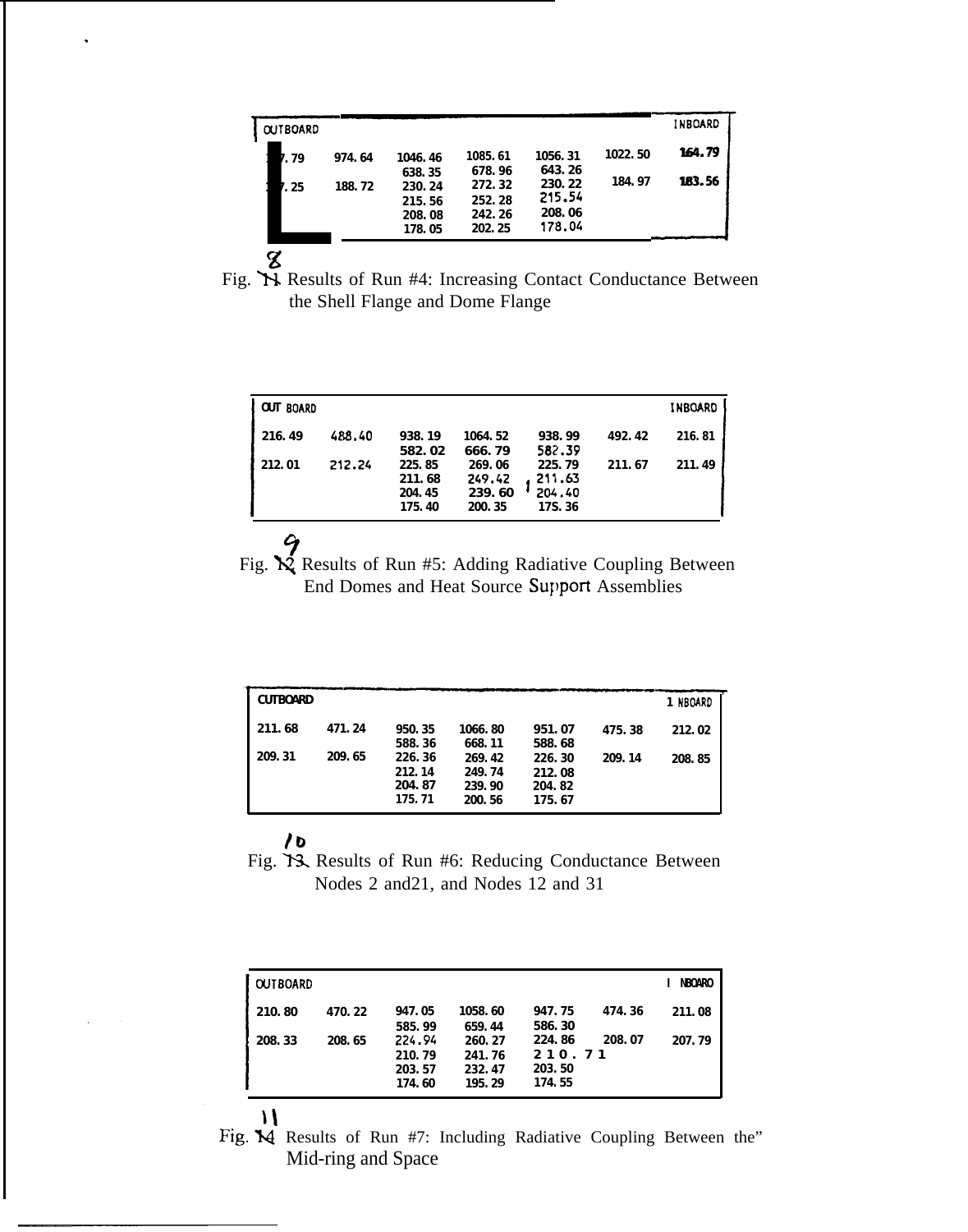| <b>OUTBOARD</b> |        |                                      |                                      |                                      |        | <b>I NBOARD</b> |
|-----------------|--------|--------------------------------------|--------------------------------------|--------------------------------------|--------|-----------------|
| 209, 74         | 469.44 | 944.90<br>583.92                     | 1055.32<br>656.05                    | 945.61<br>584.24                     | 473.60 | 210.04          |
| 207.04          | 207.35 | 222.94<br>210.06<br>203.47<br>177.25 | 256.78<br>240.20<br>231.85<br>198.78 | 222.87<br>209.99<br>203.41<br>177.21 | 206.80 | 206.54          |

 $\frac{12}{2}$ <br>Fig.  $\frac{12}{25}$  Results of Run #8: Adding Shell-to-Fin Radiative Coupling

| <b>OUTBOARD</b> |        |                                      |                                                  |                                      |        | <b>INBOARD</b> |
|-----------------|--------|--------------------------------------|--------------------------------------------------|--------------------------------------|--------|----------------|
| 212.01          | 442.34 | 939.60<br>581.15                     | 1054.36<br>655.51                                | 940.17<br>581.41                     | 445.71 | 212.31         |
| 208.16          | 208.41 | 222.71<br>209.85<br>203.27<br>177.10 | 256.66<br>240.10<br>231.7 <sub>S</sub><br>198.70 | 222.64<br>209.79<br>203.22<br>177.06 | 207.94 | 207.73         |

 $\mathcal{A}^{\mathcal{A}}$ 

/3<br>Fig. X Results of Run #9: Fine-tuning Radiative Coupling Between End Domes and Heat Source Support Assemblies

-- "Validated Model Predictions"